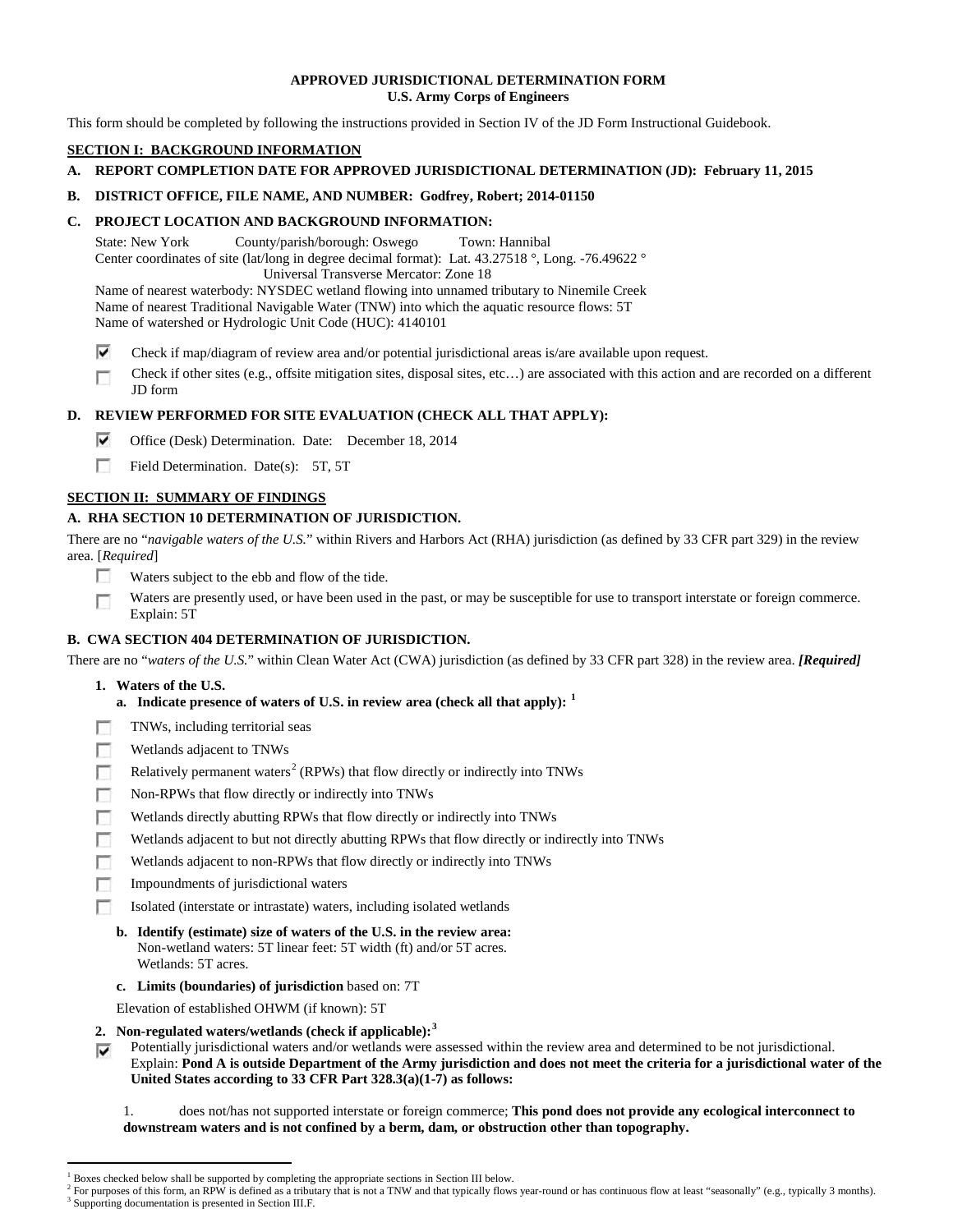#### 2. are not an interstate water/wetland; **this pond does not cross state boundaries**

- 3. the degradation or destruction of which would not affect interstate or foreign commerce and do not include such waters:
	- (i) which are or could be used by interstate or foreign travelers for recreational or other purposes; or
	- (ii) from which fish or shellfish are or could be taken and sold in interstate or foreign commerce; or
	- (iii) which are used or could be used for industrial purpose by industries in interstate commerce

#### **This pond cannot be used by interstate or foreign travelers for recreational or other purposes, fish or shellfish cannot be taken and sold in interstate or foreign commerce, and the pond could not be used for industrial purposes by industries in interstate commerce.**

- 4. is not impoundments of water otherwise defined as WOUS under the definition;
- 5. is not a tributary of waters identified in paragraphs  $(a)(1)-(4)$  of this section;
- 6. is not a territorial sea;

7. is not a wetland adjacent to waters (other than waters that are themselves wetlands) identified in paragraphs (a)(1)-(6) of this section;

### **Pond A, measuring 0.06 acres (70 feet by 40 feet), was dug from upland soils in 1994. No outlet was constructed at that time. Spoils were placed on the north and west side of the pond. The pond is located more than 500 feet from any stream. The pond is located within, and surrounded by, mapped non-hydric soils.**

Limited functional attributes for Pond A includes: 1) collection of surface water runoff; 2) storm water retention; and 3) wildlife habitat for mammals, amphibians and migratory birds. The source of hydrology is anticipated to be precipitation and surface water run-off and the potential for groundwater influence is not apparent. Collected water infiltrates or evaporates and does not enter a WOUS. As noted above, the waters identified above are all at least 500 feet from the nearest tributary. Given the extreme distances, it is highly unlikely that there are any shallow subsurface connections between any of the above waters and a surface water tributary to a navigable WOUS. Given the lack of hydrologic connection, the above-described pond does not comprise a component of an ecological continuum and does not contribute to characteristics that would influence the physical, chemical, and biological integrity of downstream waters.

# **SECTION III: CWA ANALYSIS**

# **A. TNWs AND WETLANDS ADJACENT TO TNWs**

**The agencies will assert jurisdiction over TNWs and wetlands adjacent to TNWs. If the aquatic resource is a TNW, complete Section III.A.1 and Section III.D.1. only; if the aquatic resource is a wetland adjacent to a TNW, complete Sections III.A.1 and 2 and Section III.D.1.; otherwise, see Section III.B below**.

**1. TNW** 

Identify TNW: 7T Summarize rationale supporting determination: 5T

# **2. Wetland adjacent to TNW**

Summarize rationale supporting conclusion that wetland is "adjacent": 5T

# **B. CHARACTERISTICS OF TRIBUTARY (THAT IS NOT A TNW) AND ITS ADJACENT WETLANDS (IF ANY):**

**This section summarizes information regarding characteristics of the tributary and its adjacent wetlands, if any, and it helps determine whether or not the standards for jurisdiction established under Rapanos have been met.** 

**The agencies will assert jurisdiction over non-navigable tributaries of TNWs where the tributaries are "relatively permanent waters" (RPWs), i.e. tributaries that typically flow year-round or have continuous flow at least seasonally (e.g., typically 3 months). A wetland that directly abuts an RPW is also jurisdictional. If the aquatic resource is not a TNW, but has year-round (perennial) flow, skip to Section III.D.2. If the aquatic resource is a wetland directly abutting a tributary with perennial flow, skip to Section III.D.4.**

**A wetland that is adjacent to but that does not directly abut an RPW requires a significant nexus evaluation. Corps districts and EPA regions will include in the record any available information that documents the existence of a significant nexus between a relatively permanent tributary that is not perennial (and its adjacent wetlands if any) and a traditional navigable water, even though a significant nexus finding is not required as a matter of law.**

**If the waterbody[4](#page-1-0) is not an RPW, or a wetland directly abutting an RPW, a JD will require additional data to determine if the waterbody has a significant nexus with a TNW. If the tributary has adjacent wetlands, the significant nexus evaluation must consider the tributary in combination with all of its adjacent wetlands. This significant nexus evaluation that combines, for analytical purposes, the tributary and all of its adjacent wetlands is used whether the review area identified in the JD request is the tributary, or its adjacent wetlands, or both. If the JD covers a tributary with adjacent wetlands, complete Section III.B.1 for the tributary, Section III.B.2 for any onsite wetlands, and Section III.B.3 for all wetlands adjacent to that tributary, both onsite and offsite. The determination whether a significant nexus exists is determined in Section III.C below.**

**1. Characteristics of non-TNWs that flow directly or indirectly into TNW**

<span id="page-1-0"></span> <sup>4</sup> Note that the Instructional Guidebook contains additional information regarding swales, ditches, washes, and erosional features generally and in the arid West.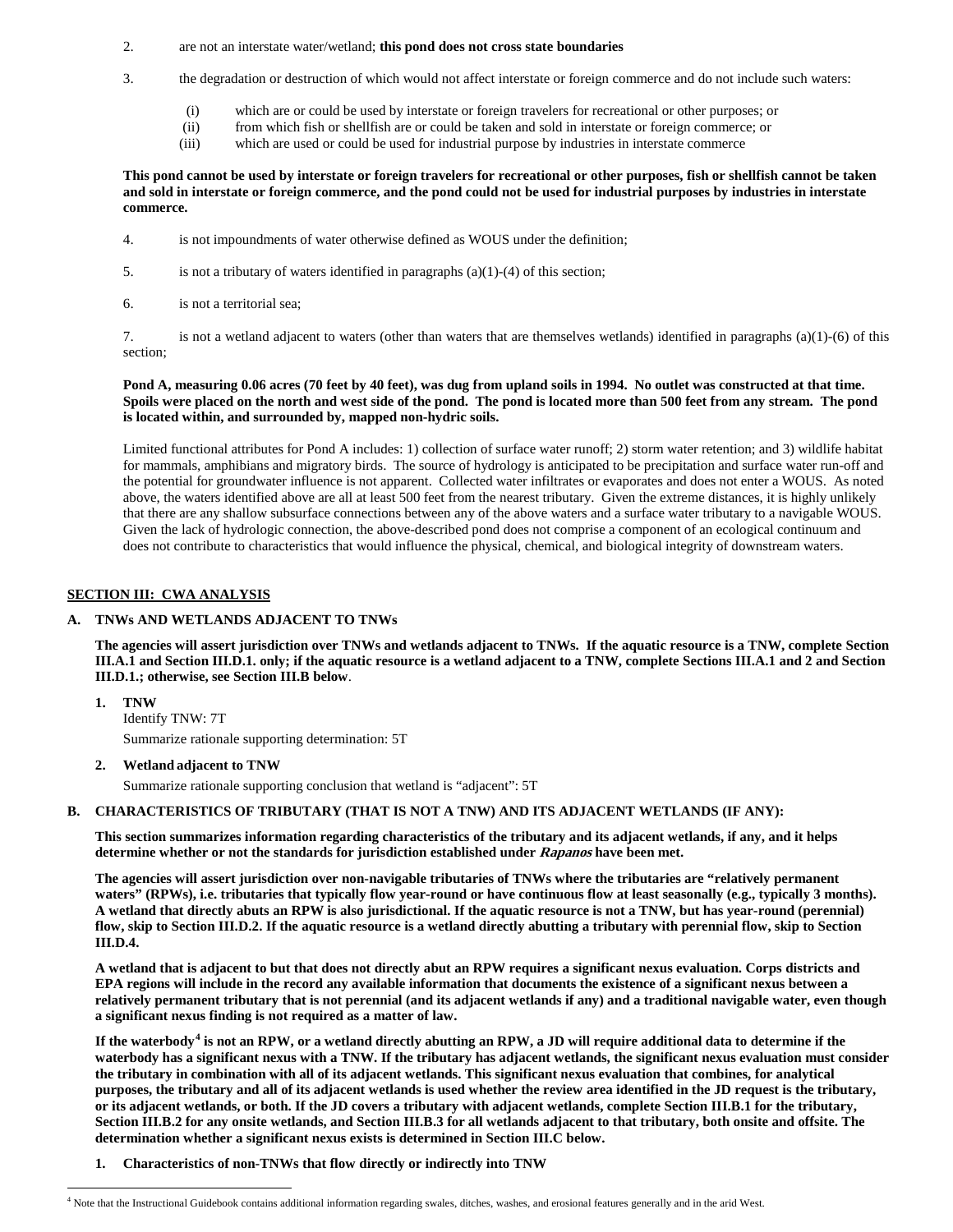| (i) General Area Conditions: |  |
|------------------------------|--|
|------------------------------|--|

Watershed size: 5T 7T Drainage area: 7T 7T

Average annual rainfall: 7T inches Average annual snowfall: 7T inches

#### **(ii) Physical Characteristics:**

(a) Relationship with TNW:

Tributary flows directly into TNW.

| Tributary flows through 7T tributaries before entering TNW. |  |  |  |
|-------------------------------------------------------------|--|--|--|
|                                                             |  |  |  |

Project waters are 7T river miles from TNW. Project waters are 7T river miles from RPW. Project waters are 7T aerial (straight) miles from TNW. Project waters are 7T aerial (straight) miles from RPW. Project waters cross or serve as state boundaries. Explain: 7T

Identify flow route to TNW<sup>[5](#page-2-0)</sup>: 7T Tributary stream order, if known: 7T

(b) General Tributary Characteristics (check all that apply):

| <b>Tributary</b> is: | Natural                                |
|----------------------|----------------------------------------|
|                      | Artificial (man-made). Explain: 7T     |
|                      | Manipulated (man-altered). Explain: 7T |

**Tributary** properties with respect to top of bank (estimate):

Average width: 7T feet Average depth: 7T feet Average side slopes: 7T

|                                                                | Average side slopes: 7T |  |                              |  |          |  |  |
|----------------------------------------------------------------|-------------------------|--|------------------------------|--|----------|--|--|
| timary tributary substrate composition (check all that apply): |                         |  |                              |  |          |  |  |
|                                                                | <b>Silts</b>            |  | Sands                        |  | Concrete |  |  |
|                                                                | Cobbles                 |  | Gravel                       |  | Muck     |  |  |
|                                                                | <b>Bedrock</b>          |  | Vegetation. Type/% cover: 7T |  |          |  |  |
|                                                                | Other. Explain: 7T      |  |                              |  |          |  |  |

Tributary condition/stability [e.g., highly eroding, sloughing banks]. Explain: 7T Presence of run/riffle/pool complexes. Explain: 7T Tributary geometry: 7T Tributary gradient (approximate average slope): 7T%

# $(c)$  Flow:

Tributary provides for: 7T Estimate average number of flow events in review area/year: 7T Describe flow regime: 7T Other information on duration and volume: 7T

|  |  | Surface flow is: 7T Characteristics: 7T |  |
|--|--|-----------------------------------------|--|
|  |  |                                         |  |

Subsurface flow: 7T Explain findings: 7T Dye (or other) test performed: 7T

Tributary has (check all that apply):

 $\Box$  other (list): 7T

#### Bed and banks Г

| $OHWM6$ (check all indicators that apply):                                      |            |                                              |
|---------------------------------------------------------------------------------|------------|----------------------------------------------|
| clear, natural line impressed on the bank     the presence of litter and debris |            |                                              |
| changes in the character of soil                                                |            | $\Box$ destruction of terrestrial vegetation |
| shelving                                                                        |            | $\Box$ the presence of wrack line            |
| vegetation matted down, bent, or absent                                         | $\sim$     | sediment sorting                             |
| leaf litter disturbed or washed away                                            |            | scour                                        |
| sediment deposition                                                             | <b>FOR</b> | multiple observed or predicted flow events   |
| water staining                                                                  |            | $\Box$ abrupt change in plant community $7T$ |
|                                                                                 |            |                                              |

<span id="page-2-0"></span><sup>&</sup>lt;sup>5</sup> Flow route can be described by identifying, e.g., tributary a, which flows through the review area, to flow into tributary b, which then flows into TNW.

<span id="page-2-1"></span><sup>&</sup>lt;sup>6</sup>A natural or man-made discontinuity in the OHWM does not necessarily sever jurisdiction (e.g., where the stream temporarily flows underground, or where the OHWM has been removed by development or agricultural practices). Where there is a break in the OHWM that is unrelated to the waterbody's flow regime (e.g., flow over a rock outcrop or through a culvert), the agencies will look for indicators of flow above and below the break.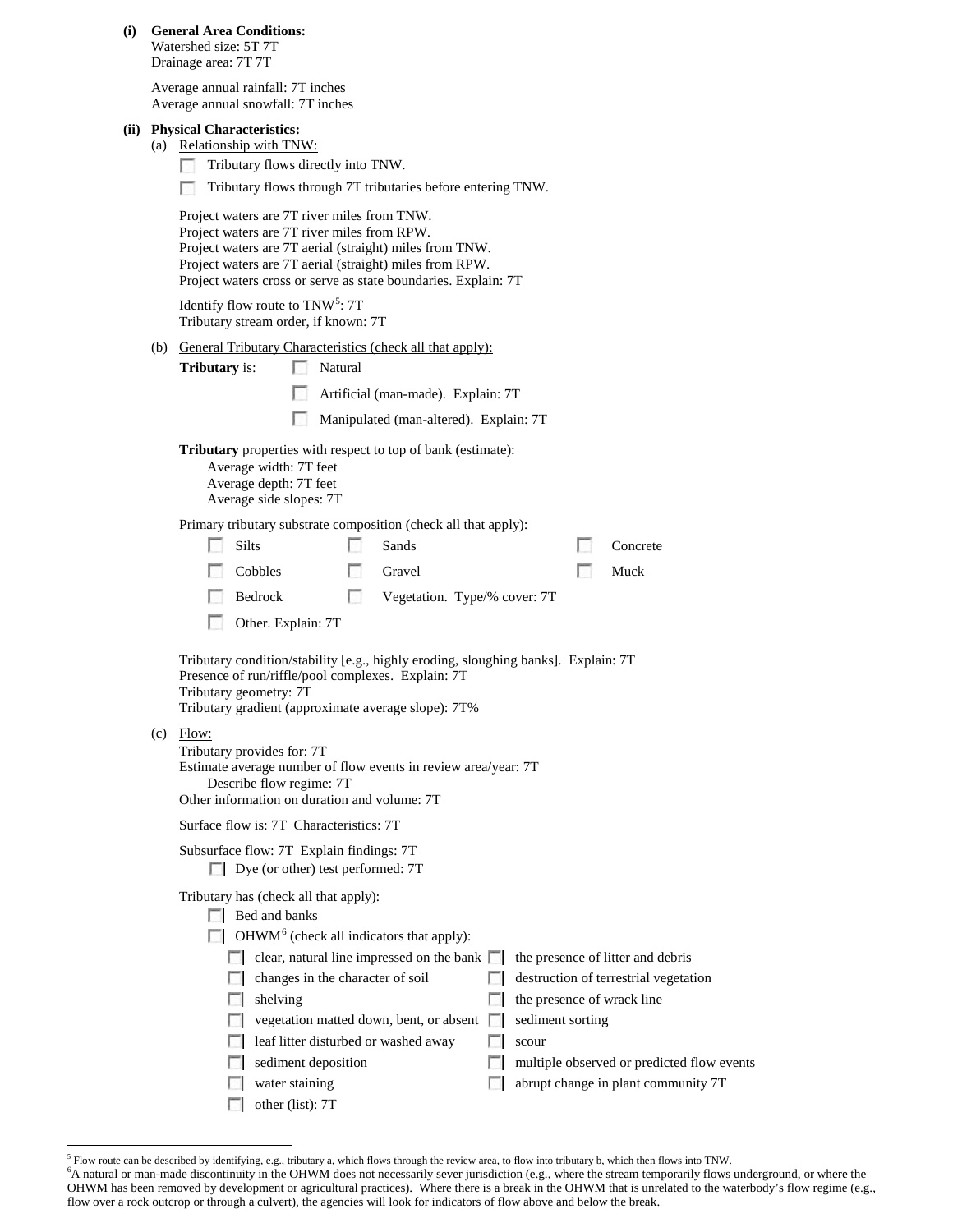Discontinuous OHWM.<sup>[7](#page-3-0)</sup> Explain: 7T

If factors other than the OHWM were used to determine lateral extent of CWA jurisdiction (check all that apply):

- High Tide Line indicated by: Mean High Water Mark indicated by:
	- $\Box$  oil or scum line along shore objects  $\Box$  survey to available datum;
	- $\Box$  fine shell or debris deposits (foreshore)  $\Box$  physical markings;
	- $\Box$  physical markings/characteristics  $\Box$  vegetation lines/changes in vegetation types.
	- $\Box$  tidal gauges
	- $\Box$  other (list): 7T

# **(iii) Chemical Characteristics:**

Characterize tributary (e.g., water color is clear, discolored, oily film; water quality; general watershed characteristics, etc.). Explain: 7T

Identify specific pollutants, if known: 7T

# **(iv) Biological Characteristics. Channel supports (check all that apply):**

- Riparian corridor. Characteristics (type, average width): 7T
- Wetland fringe. Characteristics: 7T
- Habitat for:
	- Federally Listed species. Explain findings: 7T
	- Fish/spawn areas. Explain findings: 7T
	- п. Other environmentally-sensitive species. Explain findings: 7T
	- Aquatic/wildlife diversity. Explain findings: 7T

# **2. Characteristics of wetlands adjacent to non-TNW that flow directly or indirectly into TNW**

# **(i) Physical Characteristics:**

- (a) General Wetland Characteristics: Properties: Wetland size: 7T acres Wetland type. Explain: 7T Wetland quality. Explain: 7T Project wetlands cross or serve as state boundaries. Explain: 7T
- (b) General Flow Relationship with Non-TNW: Flow is: 7T Explain: 7T

Surface flow is: 7T Characteristics: 7T

Subsurface flow: 7T Explain findings: 7T Dye (or other) test performed: 7T

- (c) Wetland Adjacency Determination with Non-TNW:
	- $\Box$  Directly abutting
	- $\Box$ Not directly abutting
		- Discrete wetland hydrologic connection. Explain: 7T
		- **Explain:** 7T Ecological connection. Explain: 7T
		- $\sim$ Separated by berm/barrier. Explain: 7T
- (d) Proximity (Relationship) to TNW Project wetlands are 7T river miles from TNW. Project waters are 7T aerial (straight) miles from TNW. Flow is from: 7T Estimate approximate location of wetland as within the 7T floodplain.

# **(ii) Chemical Characteristics:**

Characterize wetland system (e.g., water color is clear, brown, oil film on surface; water quality; general watershed characteristics; etc.). Explain: 7T

Identify specific pollutants, if known: 7T

# **(iii) Biological Characteristics. Wetland supports (check all that apply):**

- Riparian buffer. Characteristics (type, average width): 7T
- **Vegetation type/percent cover. Explain: 7T**
- <span id="page-3-0"></span> $\Box$  Habitat for:
	- Federally Listed species. Explain findings: 7T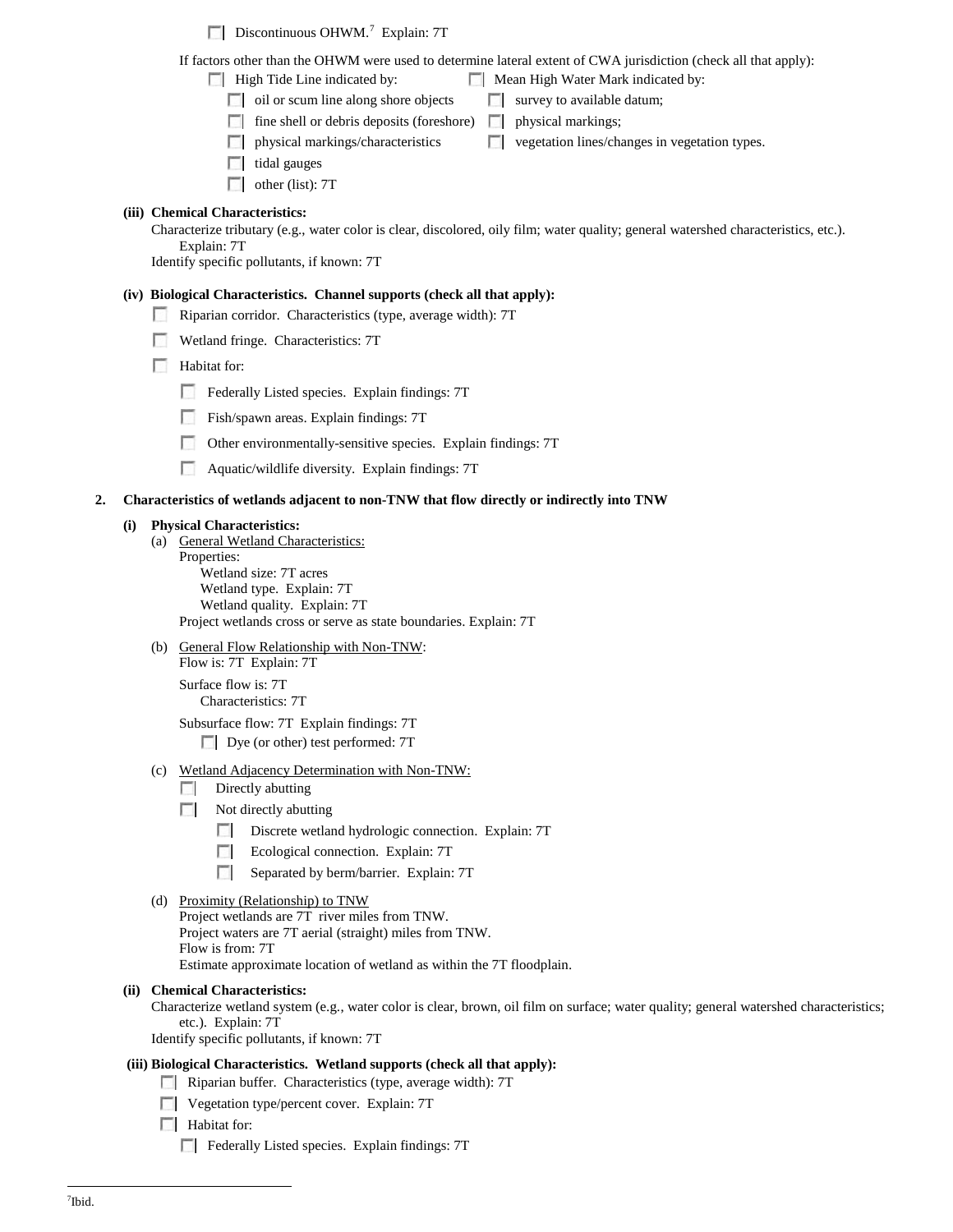Fish/spawn areas. Explain findings: 7T

- Other environmentally-sensitive species. Explain findings: 7T
- Aquatic/wildlife diversity. Explain findings: 7T

### **3. Characteristics of all wetlands adjacent to the tributary (if any)**

All wetland(s) being considered in the cumulative analysis: 7T Approximately (7T) acres in total are being considered in the cumulative analysis. For each wetland, specify the following:

| Directly abuts? $(Y/N)$ | Size (in acres) | Directly abuts? $(Y/N)$ | Size (in acres) |
|-------------------------|-----------------|-------------------------|-----------------|
|                         |                 |                         |                 |
| 7T                      |                 |                         |                 |
| 7Τ                      |                 |                         |                 |
| 7Τ                      |                 |                         |                 |

Summarize overall biological, chemical and physical functions being performed: 7T

### **C. SIGNIFICANT NEXUS DETERMINATION**

**A significant nexus analysis will assess the flow characteristics and functions of the tributary itself and the functions performed by any wetlands adjacent to the tributary to determine if they significantly affect the chemical, physical, and biological integrity of a TNW. For each of the following situations, a significant nexus exists if the tributary, in combination with all of its adjacent wetlands, has more than a speculative or insubstantial effect on the chemical, physical and/or biological integrity of a TNW. Considerations when evaluating significant nexus include, but are not limited to the volume, duration, and frequency of the flow of water in the tributary and its proximity to a TNW, and the functions performed by the tributary and all its adjacent wetlands. It is not appropriate to determine significant nexus based solely on any specific threshold of distance (e.g. between a tributary and its adjacent wetland or between a tributary and the TNW). Similarly, the fact an adjacent wetland lies within or outside of a floodplain is not solely determinative of significant nexus.** 

#### **Draw connections between the features documented and the effects on the TNW, as identified in the** *Rapanos* **Guidance and discussed in the Instructional Guidebook. Factors to consider include, for example:**

- Does the tributary, in combination with its adjacent wetlands (if any), have the capacity to carry pollutants or flood waters to TNWs, or to reduce the amount of pollutants or flood waters reaching a TNW?
- Does the tributary, in combination with its adjacent wetlands (if any), provide habitat and lifecycle support functions for fish and other species, such as feeding, nesting, spawning, or rearing young for species that are present in the TNW?
- Does the tributary, in combination with its adjacent wetlands (if any), have the capacity to transfer nutrients and organic carbon that support downstream foodwebs?
- Does the tributary, in combination with its adjacent wetlands (if any), have other relationships to the physical, chemical, or biological integrity of the TNW?

#### *Note: the above list of considerations is not inclusive and other functions observed or known to occur should be documented below:*

- **1. Significant nexus findings for non-RPW that has no adjacent wetlands and flows directly or indirectly into TNWs.** Explain findings of presence or absence of significant nexus below, based on the tributary itself, then go to Section III.D: 7T
- **2. Significant nexus findings for non-RPW and its adjacent wetlands, where the non-RPW flows directly or indirectly into TNWs.**  Explain findings of presence or absence of significant nexus below, based on the tributary in combination with all of its adjacent wetlands, then go to Section III.D: 7T
- **3. Significant nexus findings for wetlands adjacent to an RPW but that do not directly abut the RPW.** Explain findings of presence or absence of significant nexus below, based on the tributary in combination with all of its adjacent wetlands, then go to Section III.D: 7T

# **D. DETERMINATIONS OF JURISDICTIONAL FINDINGS. THE SUBJECT WATERS/WETLANDS ARE (CHECK ALL THAT APPLY):**

- **1. TNWs and Adjacent Wetlands.** Check all that apply and provide size estimates in review area:
	- TNWs: 7T linear feet 7T width (ft), Or, 7T acres.
	- **Wetlands adjacent to TNWs: 7T acres.**

# **2. RPWs that flow directly or indirectly into TNWs.**

- Tributaries of TNWs where tributaries typically flow year-round are jurisdictional. Provide data and rationale indicating that tributary is perennial: 7T.
- $\Box$ Tributaries of TNW where tributaries have continuous flow "seasonally" (e.g., typically three months each year) are jurisdictional. Data supporting this conclusion is provided at Section III.B. Provide rationale indicating that tributary flows seasonally: 7T.

Provide estimates for jurisdictional waters in the review area (check all that apply):

- $\Box$  Tributary waters: 7T linear feet 7T width (ft).
- **DETER** Other non-wetland waters: 7T acres.
	- Identify type(s) of waters: 7T

#### <span id="page-4-0"></span>**3. Non-RPWs[8](#page-4-0) that flow directly or indirectly into TNWs.**

Waterbody that is not a TNW or an RPW, but flows directly or indirectly into a TNW, and it has a significant nexus with a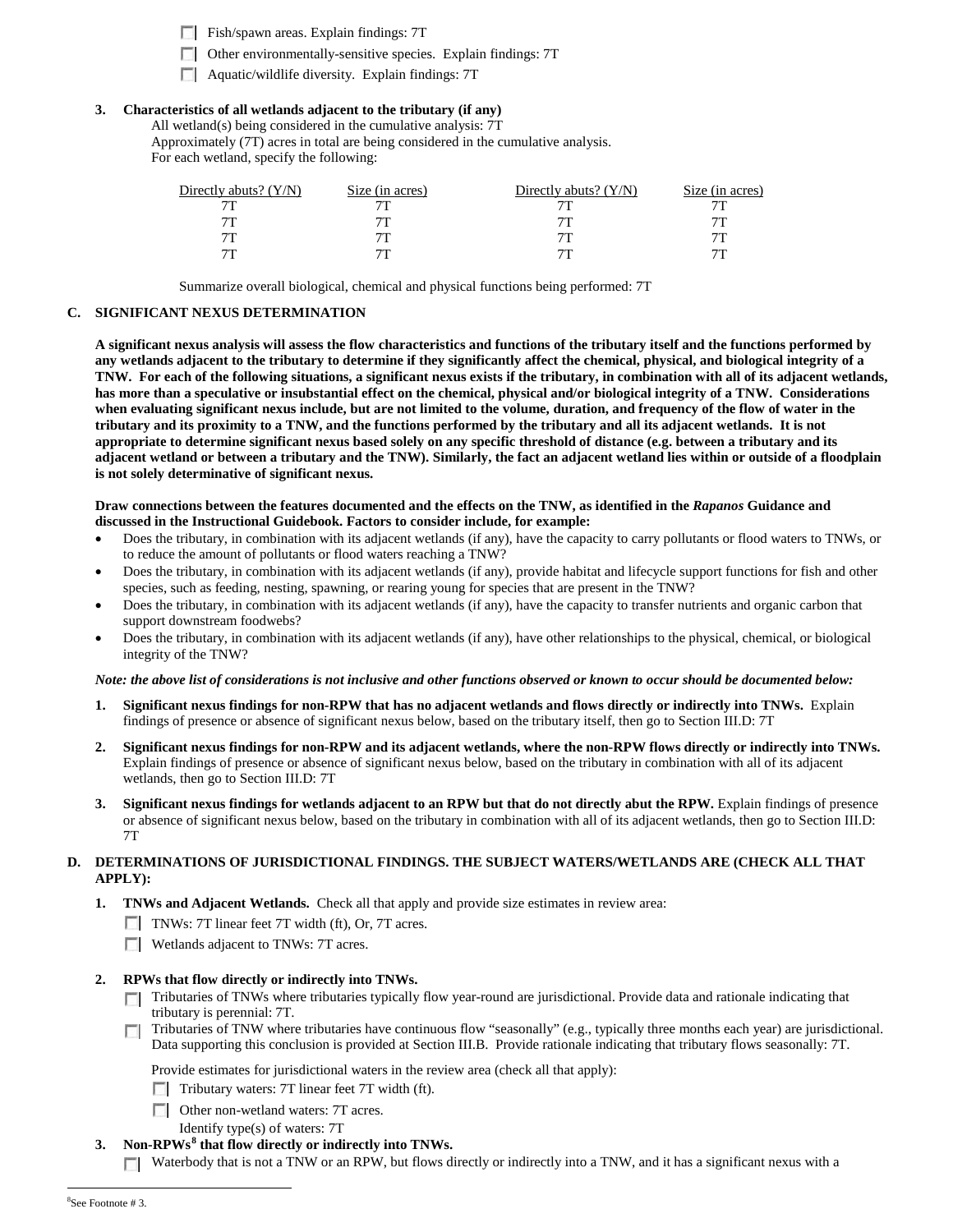TNW is jurisdictional. Data supporting this conclusion is provided at Section III.C.

Provide estimates for jurisdictional waters within the review area (check all that apply):

- $\Box$  Tributary waters: 7T linear feet 7T width (ft).
- Other non-wetland waters: 7T acres.
- Identify type(s) of waters: 7T

### **4. Wetlands directly abutting an RPW that flow directly or indirectly into TNWs.**

Wetlands directly abut RPW and thus are jurisdictional as adjacent wetlands.

Wetlands directly abutting an RPW where tributaries typically flow year-round. Provide data and rationale  $\sim$ indicating that tributary is perennial in Section III.D.2, above. Provide rationale indicating that wetland is directly abutting an RPW: 7T

Wetlands directly abutting an RPW where tributaries typically flow "seasonally." Provide data indicating that tributary is seasonal in Section III.B and rationale in Section III.D.2, above. Provide rationale indicating that wetland is directly abutting an RPW: **7T**

Provide acreage estimates for jurisdictional wetlands in the review area: 7T acres.

#### **5. Wetlands adjacent to but not directly abutting an RPW that flow directly or indirectly into TNWs.**

 $\Box$  Wetlands that do not directly abut an RPW, but when considered in combination with the tributary to which they are adjacent and with similarly situated adjacent wetlands, have a significant nexus with a TNW are jurisidictional. Data supporting this conclusion is provided at Section III.C.

Provide acreage estimates for jurisdictional wetlands in the review area: 7T acres.

#### **6. Wetlands adjacent to non-RPWs that flow directly or indirectly into TNWs.**

 $\Box$  Wetlands adjacent to such waters, and have when considered in combination with the tributary to which they are adjacent and with similarly situated adjacent wetlands, have a significant nexus with a TNW are jurisdictional. Data supporting this conclusion is provided at Section III.C.

Provide estimates for jurisdictional wetlands in the review area: 7T acres.

### **7. Impoundments of jurisdictional waters. [9](#page-5-0)**

- As a general rule, the impoundment of a jurisdictional tributary remains jurisdictional.
- Demonstrate that impoundment was created from "waters of the U.S.," or n.
- Demonstrate that water meets the criteria for one of the categories presented above (1-6), or
- п. Demonstrate that water is isolated with a nexus to commerce (see E below).

# **E. ISOLATED [INTERSTATE OR INTRA-STATE] WATERS, INCLUDING ISOLATED WETLANDS, THE USE, DEGRADATION OR DESTRUCTION OF WHICH COULD AFFECT INTERSTATE COMMERCE, INCLUDING ANY SUCH WATERS (CHECK ALL THAT APPLY):[10](#page-5-1)**

- which are or could be used by interstate or foreign travelers for recreational or other purposes.
- $\Box$  from which fish or shellfish are or could be taken and sold in interstate or foreign commerce.
- which are or could be used for industrial purposes by industries in interstate commerce.
- **Interstate isolated waters. Explain: 7T**
- Other factors.Explain: 7T

#### **Identify water body and summarize rationale supporting determination:** 7T

Provide estimates for jurisdictional waters in the review area (check all that apply):

- $\Box$  Tributary waters: 7T linear feet 7T width (ft).
- **Other non-wetland waters: 7T acres.**

Identify type(s) of waters: 7T

 $\sim$ Wetlands: 7T acres.

# **F. NON-JURISDICTIONAL WATERS, INCLUDING WETLANDS (CHECK ALL THAT APPLY):**

If potential wetlands were assessed within the review area, these areas did not meet the criteria in the 1987 Corps of Engineers Wetland Delineation Manual and/or appropriate Regional Supplements.

- ⊽ Review area included isolated waters with no substantial nexus to interstate (or foreign) commerce.
	- Prior to the Jan 2001 Supreme Court decision in "*SWANCC*," the review area would have been regulated based solely on the ⊽ "Migratory Bird Rule" (MBR).
- п Waters do not meet the "Significant Nexus" standard, where such a finding is required for jurisdiction. Explain: 7T
- П Other: (explain, if not covered above): 7T

To complete the analysis refer to the key in Section III.D.6 of the Instructional Guidebook.

<span id="page-5-1"></span><span id="page-5-0"></span><sup>&</sup>lt;sup>10</sup> Prior to asserting or declining CWA jurisdiction based solely on this category, Corps Districts will elevate the action to Corps and EPA HQ for review consistent with the process described in the Corps/EPA *Memorandum Regarding CWA Act Jurisdiction Following Rapanos.*